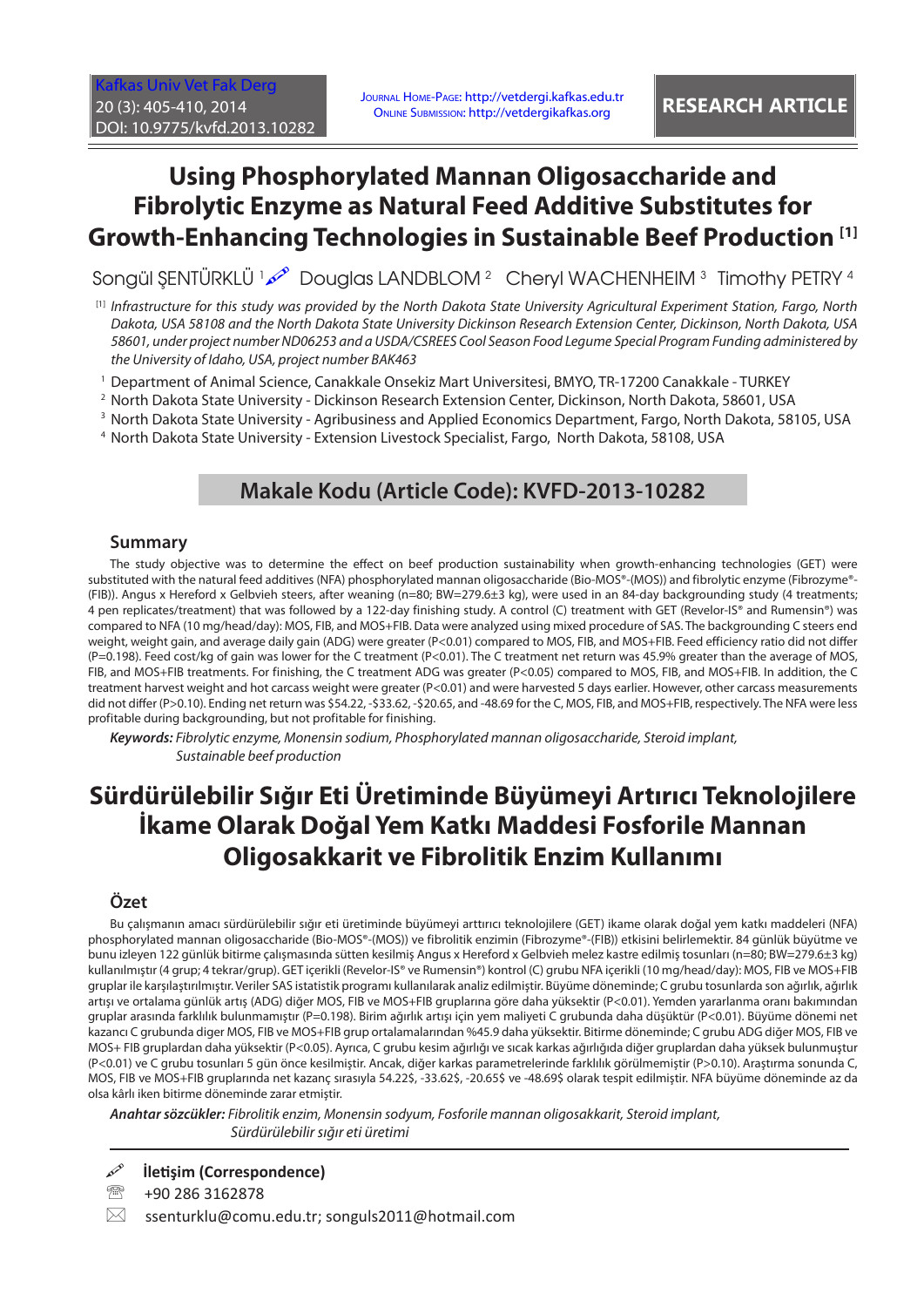### **INTRODUCTION**

The USA cattle industry has experienced significant growth in "natural beef" as cattle producers respond to increasing consumer concerns over the use of growth promoting hormones, ionophores, and antibiotics in their meat; however, growth-promoting technologies improve animal performance and reduce environmental impact  $[1]$ . These compounds have the potential to be replaced with phosphorylated mannan oligosaccharide and fibrolytic enzymes that in separate research investigations have been shown to reduce stress, enhance immune response, inhibit intestinal binding, improve fiber digestion, increase feed intake, gain, and feed efficiency  $[2-4]$  $[2-4]$ . Enzyme preparations with cellulase and xylanase activity have been shown to improve fiber and dry matter digestion and growth performance in cattle [\[5-8\].](#page-5-0)

The research objective of this field study was to determine beef production sustainability when using (NFA) mannan oligosaccharide and a fibrolytic enzyme as replacements for growth-enhancing technology (GET), during the backgrounding period, and to document the subsequent carryover effect on finishing feedlot performance, carcass traits, and economics.

## **MATERIAL and METHODS**

This research was conducted in accordance with guidelines approved by the North Dakota State University Institutional Animal Care and Use Committee (Approval number A0610)

March-April born crossbred steers (Angus x Hereford x Gelbvieh; n=80; w=279.6 kg, age=7.4 months) were weaned the first week of November and fed in an 84-day backgrounding period study using a complete randomized design consisting of four treatments and four pen replicates with five steers per replicate (n=20 per treatment). The investigation was conducted using sixteen 9.75 m x 34.1 m pens at the Dickinson Research Extension Center feedlot located southwest of Manning, North Dakota, USA. Feedlot pens were affixed with steel fencing, anti-siphoning frostfree water fountains, slotted windbreak, with a three-row tree windbreak oriented northwest of the study area. The experimental treatments were:

1. Growth-Enhancing Technology (GET), Control (C) - (Revelor-IS® implant: Trenbolone acetate (80 mg) + estradiol benzoate (16 mg) + monensin sodium (30 g/ton) - (Rumensin®))

2. Natural Feed Additive (NFA), Fibrolytic Enzyme (FIB) (Fibrozyme®10 g/head/day)

3. Natural Feed Additive (NFA), Mannan Oligosaccharide (MOS) (Bio-MOS®10 g/head/day)

4. Natural Feed Additive (NFA), Bio-MOS® + Fibrozyme® (MOS+FIB) (10 g+10 g/head/day)

The experimental diets were formulated according to National Research Council specifications for steers estimated to gain 1.4-1.6 kg/head/day  $[9]$ . Two feed supplements were prepared that were top-dressed over medium quality alfalfa-bromegrass hay *(Medicago sativa*, *Bromus inermis:* CP=9.1%; ADF=35.0%; NDF=59.9%; TDN=57.4%; NEm Mcal/ kg=1.37; NEg Mcal/kg=0.68). The natural feed additives MOS, FIB and MOS+FIB (Alltech Biotechnology Inc., Nicholasville, KY, USA) were blended with cracked corn, shredded beet pulp, corn oil, and molasses in meal form as a carrier *(Table 1)*, for the first supplement, and were fed at the rate of 454 g/head/day to provide 10 g/head/ day of each feed additive. For the second supplement, a fortified protein-energy backgrounding feed was prepared as a pelleted complete feed *([Table 2\)](#page-2-0)*. The C steers were

| Table 1. Feed additive supplement ingredient composition and analysis (DM)<br>Tablo 1. Yem katkısı içerikli karma yemin hammadde kompozisyonu ve analizi (DM) |      |            |            |                |  |  |  |
|---------------------------------------------------------------------------------------------------------------------------------------------------------------|------|------------|------------|----------------|--|--|--|
| <b>Ingredient Composition</b>                                                                                                                                 | C    | <b>MOS</b> | <b>FIB</b> | <b>FIB+MOS</b> |  |  |  |
| Cracked Corn, %                                                                                                                                               | 46.0 | 44.9       | 44.9       | 43.8           |  |  |  |
| Shredded Beef Pulp, %                                                                                                                                         | 46.0 | 44.9       | 44.9       | 43.8           |  |  |  |
| Corn Oil, %                                                                                                                                                   | 3.0  | 3.0        | 3.0        | 3.0            |  |  |  |
| Molasses, %                                                                                                                                                   | 5.0  | 5.0        | 5.0        | 5.0            |  |  |  |
| Bio-MOS, %                                                                                                                                                    |      | 2.2        | $---$      | 2.2            |  |  |  |
| Fibrozyme, %                                                                                                                                                  | ---  | ---        | 2.2        | 2.2            |  |  |  |
| <b>Analysis</b>                                                                                                                                               |      |            |            |                |  |  |  |
| CP, %                                                                                                                                                         | 9.34 | 10.2       | 9.33       | 10.2           |  |  |  |
| TDN, %                                                                                                                                                        | 85.3 | 85.1       | 85.4       | 85.1           |  |  |  |
| Fat, %                                                                                                                                                        | 5.46 | 5.42       | 5.5        | 5.5            |  |  |  |
| Acid Detergent Fiber, %                                                                                                                                       | 14.3 | 13.9       | 14.3       | 13.9           |  |  |  |
| NEm, Mcal/kg                                                                                                                                                  | 2.15 | 2.15       | 2.15       | 2.15           |  |  |  |
| NEg, Mcal/kg                                                                                                                                                  | 1.38 | 1.38       | 1.38       | 1.38           |  |  |  |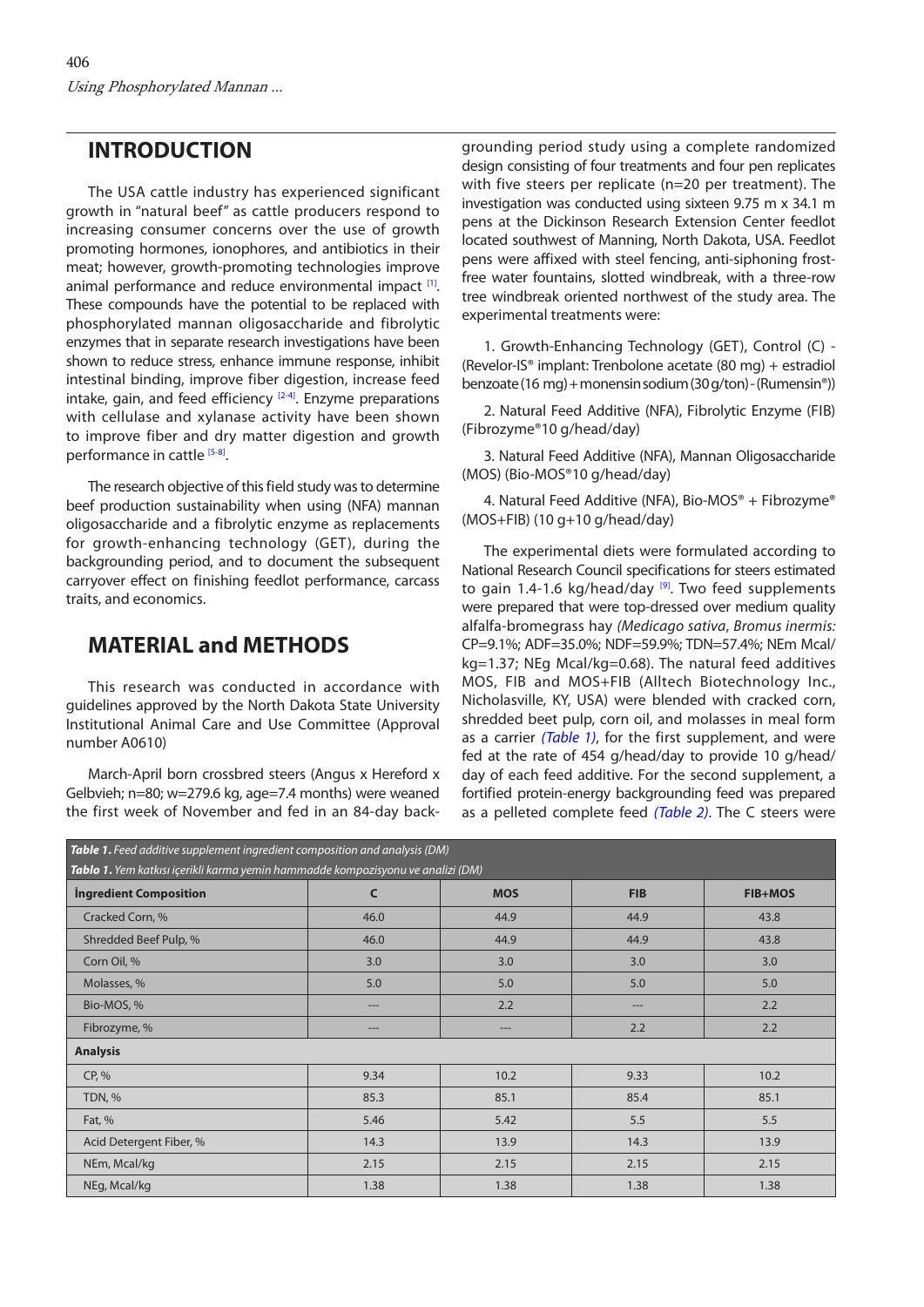<span id="page-2-0"></span>implanted once with Revelor-IS® and fed Rumensin® (35.3 mg/kg/supplement) throughout the study. At the end of the 84-day backgrounding period, the steers were moved to the Decatur County Feed Yard, Oberlin, Kansas, USA for a feedlot finishing period and final harvest to determine the subsequent carryover effect of the 84-day backgrounding period treatment on finishing feedlot performance, carcass

| Table 2. Protein-energy supplement ingredient composition and analysis<br>(DM)       |              |                                |  |  |  |  |
|--------------------------------------------------------------------------------------|--------------|--------------------------------|--|--|--|--|
| Tablo 2. Protein-enerji ilaveli karma yemin hammadde kompozisyonu ve<br>analizi (DM) |              |                                |  |  |  |  |
| <b>Ingredient</b><br><b>Composition</b>                                              | $\mathsf{C}$ | MOS, FIB and<br><b>MOS+FIB</b> |  |  |  |  |
| Soybean Hull, %                                                                      | 30.753       | 30.80                          |  |  |  |  |
| Field Pea, %                                                                         | 20.00        | 20.00                          |  |  |  |  |
| Corn, %                                                                              | 15.00        | 15.00                          |  |  |  |  |
| Barley Malt Sprout, %                                                                | 10.00        | 10.00                          |  |  |  |  |
| Wheat Middling, %                                                                    | 10.00        | 10.00                          |  |  |  |  |
| Distillers Dried Grain with Solubles, %                                              | 8.00         | 8.00                           |  |  |  |  |
| Decoguinate (6.0 %), %                                                               | 0.027        |                                |  |  |  |  |
| Monensin (36.3 gm/kg), %                                                             | 0.02         |                                |  |  |  |  |
| Other*, %                                                                            | 6.20         | 6.20                           |  |  |  |  |
| <b>Analysis</b>                                                                      |              |                                |  |  |  |  |
| CP, %                                                                                | 15.10        | 15.1                           |  |  |  |  |
| TDN, %                                                                               | 70.20        | 70.25                          |  |  |  |  |
| Fat, %                                                                               | 2.65         | 2.65                           |  |  |  |  |
| Acid Detergent Fiber, %                                                              | 18.03        | 18.05                          |  |  |  |  |
| NEm, Mcal/kg                                                                         | 1.73         | 1.73                           |  |  |  |  |
| NEg, Mcal/kg                                                                         | 1.16         | 1.16                           |  |  |  |  |
|                                                                                      |              |                                |  |  |  |  |

*\* Beet Molasses, 5.0%; Calcium Carbonate, 0.50%; Salt, 0.50%; Dicalcium Phosphate 21%, 0.10%; Feedlot Trace Mineral Premix, 0.075%; Feedlot Vitamin Premix, 0.025%*

traits, and overall production economics. During the feedlot finishing period, GET and NFA were not used. Harvest end point for the steers was based on back fat depth and determined using MicroBeef Technologies' Electronic Cattle Management system in use at the Decatur County Feed Yard <a>[10]</a> and were slaughtered at Cargill Meat Solutions, Ft. Morgan, Colorado, and sold on the Angus America grid.

Backgrounding and finishing period data were analyzed using pen as the experimental unit for both growth and carcass closeout data. The mixed procedure of SAS was used to separate means [\[11\].](#page-5-0) In the model, diet served as the fixed effect and block served as a random effect. Differences between the treatments were considered significant at P<0.05 and a trend at P<0.10.

### **RESULTS**

The 84-day backgrounding period performance, feed efficiency, and partial feeding economics are shown in *Table 3*. The control treatment steers, which were implanted with Revelor-IS<sup>®</sup> and fed diets containing Rumensin<sup>®</sup> medication, gained 0.31 kg faster (P<0.01) than the average gain of steers fed MOS, FIB, and MOS+FIB. This was an 18.9% improvement in average daily gain, or an average of 32.3 kg more per C treatment steer during the 84-day backgrounding period compared to the average gain of the treatments fed the NFA. However, daily feed intake (P=0.85), feed to gain (P=0.20), and daily feed cost per steer (P=0.60) did not differ. The C treatment steers consumed a numerically smaller amount of feed per kg of gain, but the difference was not significant (P=0.198). However, when feed cost/kg of gain was determined, the numerically lower quantity of feed consumed by the C steers contrasted with the significantly greater rate of gain

| <b>Animal Performance</b>          | $\mathsf{C}$          | <b>MOS</b>         | <b>FIB</b>         | <b>FIB+MOS</b>     | <b>SEM</b> | <b>P-Value</b> |
|------------------------------------|-----------------------|--------------------|--------------------|--------------------|------------|----------------|
| Number of Steers                   | 20                    | 20                 | 20                 | 20                 |            |                |
| Number of days Fed                 | 84                    | 84                 | 84                 | 84                 |            |                |
| Start Backgrounding Wt, kg         | 284.2                 | 278.8              | 277.8              | 278.0              | 3.16       | 0.43           |
| End Backgrounding Wt., kg          | $423.4^{\circ}$       | 390.8 <sup>b</sup> | 393.1 <sup>b</sup> | 389.3 <sup>b</sup> | 4.63       | < 0.01         |
| Gain, kg                           | 139.1a                | 112.0 <sup>b</sup> | 115.3 <sup>b</sup> | 111.3 <sup>b</sup> | 3.44       | < 0.01         |
| ADG, kg                            | 1.66 <sup>a</sup>     | 1.33 <sup>b</sup>  | 1.38 <sup>b</sup>  | 1.33 <sup>b</sup>  | 0.041      | < 0.01         |
| Dry Matter Intake/Head/Day, kg     | 10.03                 | 9.49               | 9.41               | 9.45               | 0.57       | 0.85           |
| Protein-Energy Suppl./Head/day, kg | 4.74                  | 4.77               | 4.77               | 4.77               | 0.57       | 0.43           |
| Alfalfa-Brome Hay/Head/Day, kg     | 4.83                  | 4.27               | 4.19               | 4.23               | 0.57       | 0.84           |
| Feed Additive Suppl./Head/Day, kg  | 0.454                 | 0.454              | 0.454              | 0.454              |            |                |
| Feed: Gain, kg/kg                  | 6.04                  | 7.14               | 6.86               | 7.11               | 0.371      | 0.20           |
| Feed Cost/Head/Day, \$             | 1.388                 | 1.377              | 1.380              | 1.425              | 0.0275     | 0.60           |
| Feed Cost/kg of Gain, \$           | $0.8361$ <sup>a</sup> | 1.035 <sup>b</sup> | 1.00 <sup>b</sup>  | 1.071 <sup>b</sup> | 0.0088     | < 0.01         |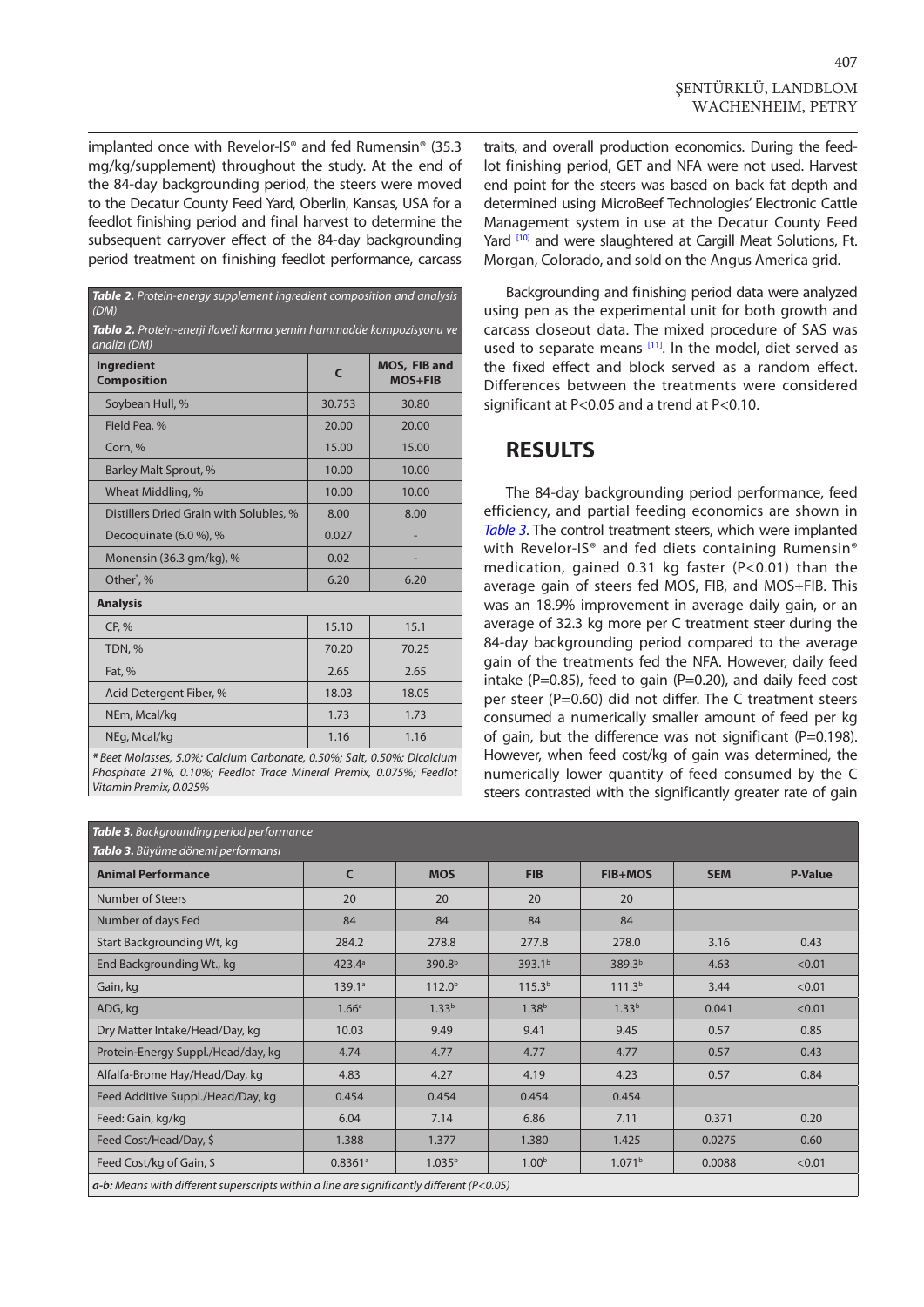<span id="page-3-0"></span>among the C steers resulted in a significantly lower feed cost/kg of gain among the C steers compared to the steers that were fed MOS, FIB, and MOS+FIB additives. When comparing estimated profitability potential between treatments at the end of the 84-day backgrounding period, all treatments were profitable, but treatments fed the natural feed additives were an average 45.9% less profitable *(Table [6\)](#page-4-0)*. The research assumption was that any profitability realized among treatments at the end of the backgrounding period would carry over into the finishing period.

The subsequent carryover effect on finishing feedlot performance following the 84-day backgrounding period is shown in *Table 4*. The significant weight advantage that the C treatment steers gained during the backgrounding period carried over through the finishing feedlot period, which was not anticipated, because GET were removed

for finishing. The C treatment steers continued to gain at a faster rate during the finishing feedlot period reducing the number of days on feed to final harvest by 5 days. There appeared to be a carryover effect from the use of GET in the C treatment during the 84-day backgrounding period, because the C treatment steers gained faster (P<0.05), consumed more feed (P<0.01), and live harvest and hot carcass weights were heavier (P<0.01) than steers previously backgrounded with MOS, FIB, and MOS+FIB *(Table 5)*. Except for hot carcass weight (P<0.01), all of the other carcass measurements did not differ: fat depth  $(P=0.54)$ , ribeye area (P=0.53), yield grade (P=0.79), quality grade (P=0.21), and percent grading choice or greater (P=0.81). Total carcass value and marketing analysis *([Table 6\)](#page-4-0)* of the treatment comparisons resulted in a profit of \$54.22 per head for the C treatment steers compared to net losses of -\$33.62, -\$20.65, and -\$48.69 per carcass for MOS, FIB,

| Table 4. Finishing feedlot period performance                                                 |                    |                    |                    |                    |            |                |  |
|-----------------------------------------------------------------------------------------------|--------------------|--------------------|--------------------|--------------------|------------|----------------|--|
| Tablo 4. Bitirme Feedlot dönemi performansı                                                   |                    |                    |                    |                    |            |                |  |
| <b>Animal Performance</b>                                                                     |                    | <b>MOS</b>         | <b>FIB</b>         | <b>FIB+MOS</b>     | <b>SEM</b> | <b>P-Value</b> |  |
| Number of Days Fed                                                                            | 116.3              | 122.2              | 120.1              | 121.2              |            |                |  |
| Start Finish Weight, kg                                                                       | 410.3 <sup>a</sup> | 381.3 <sup>b</sup> | 383.6 <sup>b</sup> | 376.3 <sup>b</sup> | 18.50      | < 0.01         |  |
| Harvest Weight, kg                                                                            | 615.1 <sup>a</sup> | 576.0 <sup>b</sup> | 583.7 <sup>b</sup> | 572.4 <sup>b</sup> | 15.67      | < 0.01         |  |
| Gain, kg                                                                                      | 204.8              | 194.7              | 200.1              | 196.1              | 5.80       | 0.32           |  |
| ADG, kg                                                                                       | 1.76 <sup>a</sup>  | 1.59 <sup>b</sup>  | 1.67 <sup>b</sup>  | 1.62 <sup>b</sup>  | 0.399      | .022           |  |
| Dry Matter Intake/Head/Day, kg                                                                | 9.95a              | 9.64 <sup>b</sup>  | 9.60 <sup>b</sup>  | 9.55 <sup>b</sup>  | 0.170      | < 0.01         |  |
| Feed:Gain, kg                                                                                 | 5.65               | 6.06               | 5.75               | 5.90               | 0.122      | 0.23           |  |
| $\sigma$ by Means with different synarcsripts within a lines significantly different (DzO O5) |                    |                    |                    |                    |            |                |  |

*a-b: Means with different superscripts within a lines significantly different (P<0.05)* 

#### **Table 5.** Carcass measurement

| <b>Tablo 5.</b> Karkas parametreleri                                                                                                                                                                                                                                                                                                                                                                                                              |                    |                    |                    |                    |            |                |  |
|---------------------------------------------------------------------------------------------------------------------------------------------------------------------------------------------------------------------------------------------------------------------------------------------------------------------------------------------------------------------------------------------------------------------------------------------------|--------------------|--------------------|--------------------|--------------------|------------|----------------|--|
| <b>Carcass Measurement</b>                                                                                                                                                                                                                                                                                                                                                                                                                        |                    | <b>MOS</b>         | <b>FIB</b>         | <b>FIB+MOS</b>     | <b>SEM</b> | <b>P-Value</b> |  |
| Hot Carcass Weight, kg                                                                                                                                                                                                                                                                                                                                                                                                                            | 390.4 <sup>a</sup> | 361.8 <sup>b</sup> | 366.8 <sup>b</sup> | 362.2 <sup>b</sup> | 9.83       | < 0.01         |  |
| Fat Depth, cm                                                                                                                                                                                                                                                                                                                                                                                                                                     | 1.32               | 1.32               | 1.32               | 1.27               | 1.04       | 0.54           |  |
| Ribeye Area, cm <sup>2</sup>                                                                                                                                                                                                                                                                                                                                                                                                                      | 84.6               | 80.0               | 79.9               | 81.5               | 2.61       | 0.53           |  |
| <b>Yield Grade</b>                                                                                                                                                                                                                                                                                                                                                                                                                                | 2.95               | 2.80               | 3.05               | 2.80               | 0.2508     | 0.79           |  |
| <b>Quality Grade</b>                                                                                                                                                                                                                                                                                                                                                                                                                              | 4.35               | 3.4                | 4.8                | 5.05               | 0.8091     | 0.21           |  |
| Percent Choice, %                                                                                                                                                                                                                                                                                                                                                                                                                                 | 75.0               | 70.0               | 65.0               | 58.8               | 12.26      | 0.81           |  |
| $\mathbf{r}$ and $\mathbf{r}$<br>$\cdot \cdot \cdot$ $\cdot \cdot \cdot$<br>$\mathbf{r}$ $\mathbf{r}$ $\mathbf{r}$ $\mathbf{r}$ $\mathbf{r}$ $\mathbf{r}$ $\mathbf{r}$ $\mathbf{r}$ $\mathbf{r}$ $\mathbf{r}$ $\mathbf{r}$ $\mathbf{r}$ $\mathbf{r}$ $\mathbf{r}$ $\mathbf{r}$ $\mathbf{r}$ $\mathbf{r}$ $\mathbf{r}$ $\mathbf{r}$ $\mathbf{r}$ $\mathbf{r}$ $\mathbf{r}$ $\mathbf{r}$ $\mathbf{r}$ $\mathbf{$<br>the contract of the contract of |                    |                    |                    |                    |            |                |  |

*a-b: Means with different superscripts within a line are significantly different (P<0.05)* 



**Fig 1.** Additional net return needed from NFA to equal the control treatment

**Şekil 1.** Kontrol grubu kârına eşit olması için NFA grubuna gerekli ilave net kazanç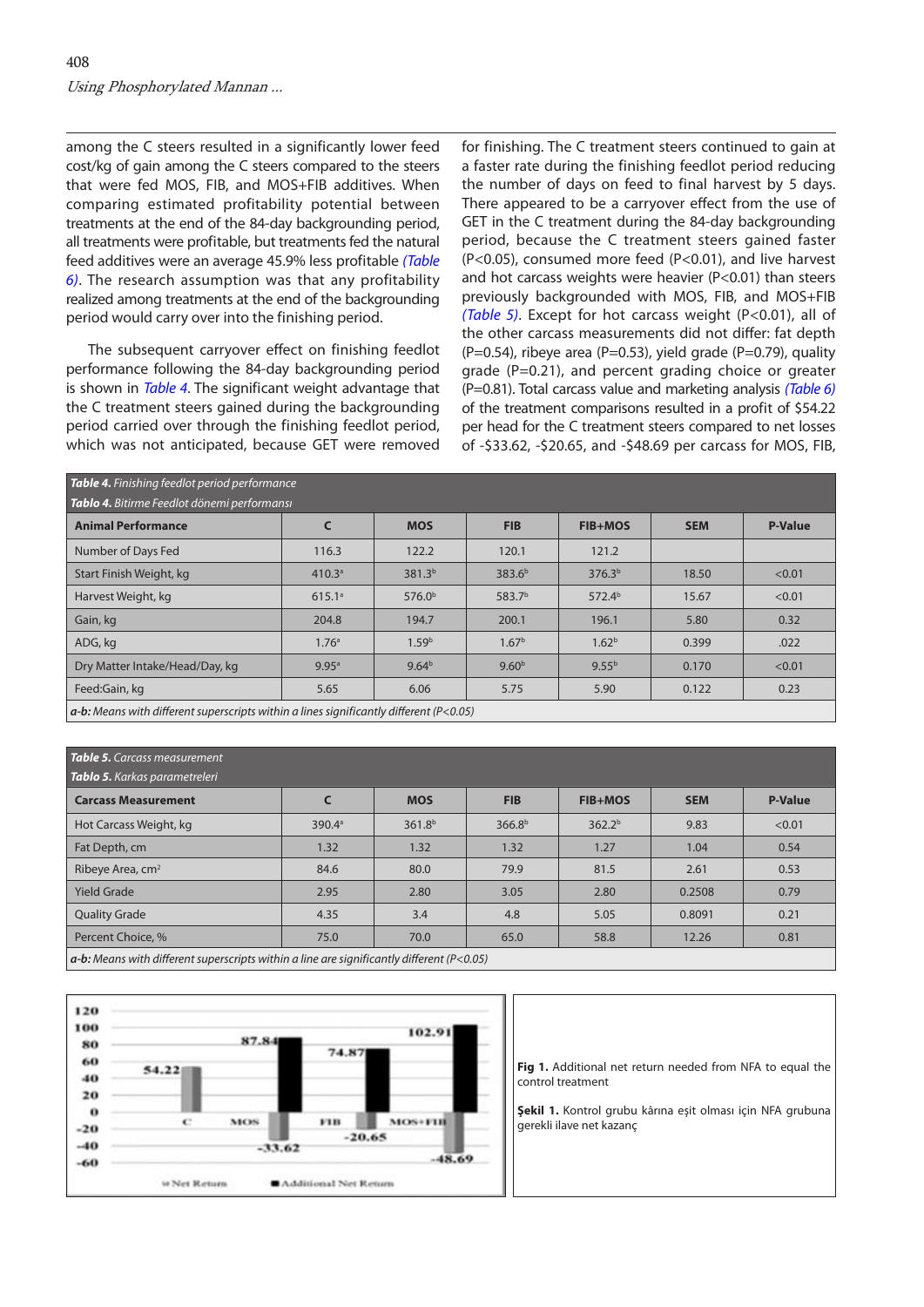<span id="page-4-0"></span>

| Table 6. Beef production economic analysis                                                                                                                                                                                                                                                                                                                                                         |              |                      |                      |                      |            |                |  |
|----------------------------------------------------------------------------------------------------------------------------------------------------------------------------------------------------------------------------------------------------------------------------------------------------------------------------------------------------------------------------------------------------|--------------|----------------------|----------------------|----------------------|------------|----------------|--|
| Tablo 6. Sığır eti üretiminde ekonomik analiz                                                                                                                                                                                                                                                                                                                                                      |              |                      |                      |                      |            |                |  |
| <b>Economic Analysis</b>                                                                                                                                                                                                                                                                                                                                                                           | $\mathsf{C}$ | <b>MOS</b>           | <b>FIB</b>           | <b>FIB+MOS</b>       | <b>SEM</b> | <b>P-Value</b> |  |
| 84-Day Backgrounding Economics                                                                                                                                                                                                                                                                                                                                                                     |              |                      |                      |                      |            |                |  |
| Weight sold with 3.0% shrink, kg                                                                                                                                                                                                                                                                                                                                                                   | 410.37       | 378.84               | 381.07               | 377.35               |            |                |  |
| Price/kg, \$*                                                                                                                                                                                                                                                                                                                                                                                      | 2.089        | 2.182                | 2.183                | 2.183                |            |                |  |
| Gross Return, \$                                                                                                                                                                                                                                                                                                                                                                                   | 857.20       | 826.65               | 831.70               | 823.58               |            |                |  |
| Feeder Calf Cost, \$                                                                                                                                                                                                                                                                                                                                                                               | 680.77       | 667.73               | 665.55               | 665.55               |            |                |  |
| Feed Cost, \$                                                                                                                                                                                                                                                                                                                                                                                      | 116.65       | 115.69               | 115.93               | 119.71               |            |                |  |
| Yardage Cost, \$                                                                                                                                                                                                                                                                                                                                                                                   | 25.20        | 25.20                | 25.20                | 25.20                |            |                |  |
| 84-Day Backgrounding Net Return, \$                                                                                                                                                                                                                                                                                                                                                                | 34.58        | 18.03                | 25.02                | 13.12                |            |                |  |
| <b>Total Beef Production Economics</b>                                                                                                                                                                                                                                                                                                                                                             |              |                      |                      |                      |            |                |  |
| Total Carcass Value, \$**                                                                                                                                                                                                                                                                                                                                                                          | $1243.55^a$  | 1149.52 <sup>b</sup> | 1153.66 <sup>b</sup> | 1130.98 <sup>b</sup> | 3.58       | < 0.01         |  |
| Feeder Calf Cost, \$                                                                                                                                                                                                                                                                                                                                                                               | 680.77       | 667.73               | 665.55               | 665.55               |            |                |  |
| Backgrounding Feed and Yardage, \$                                                                                                                                                                                                                                                                                                                                                                 | 141.85       | 140.89               | 141.13               | 144.91               |            |                |  |
| Feedlot Feed and Yardage Cost/Head, \$                                                                                                                                                                                                                                                                                                                                                             | 325.71       | 333.52               | 326.63               | 328.21               | 6.73       | 0.78           |  |
| Transportation, \$***                                                                                                                                                                                                                                                                                                                                                                              | 41.00        | 41.00                | 41.00                | 41.00                |            |                |  |
| Total Net Return, \$<br>$\mathcal{L} \cap \mathcal{L}$ , and $\mathcal{L} \cap \mathcal{L}$ , and $\mathcal{L} \cap \mathcal{L}$ , and $\mathcal{L} \cap \mathcal{L}$ , and $\mathcal{L} \cap \mathcal{L}$ , and $\mathcal{L} \cap \mathcal{L}$ , and $\mathcal{L} \cap \mathcal{L}$ , and $\mathcal{L} \cap \mathcal{L}$ , and $\mathcal{L} \cap \mathcal{L}$ , and $\mathcal{L} \cap \mathcal{L$ | 54.22        | $-33.62$             | $-20.65$             | $-48.69$             |            |                |  |

*\* Backgrounding economics prices are from Stockmen's Livestock Exchange, Dickinson, North Dakota, \*\* Total carcass value amount paid by Cargill Meat Solutions based on the Angus America value grid, \*\*\* Transportation from Dickinson, North Dakota to Oberlin, Kansas, a-b: Means with different superscripts within a line are significantly different, (P<0.05)* 

and MOS+FIB additives, respectively. Although there was no difference between treatments in the percentage of carcasses grading choice, steers fed natural additives during backgrounding returned significantly less gross return/carcass that affected total net return.

# **DISCUSSION**

Growth-enhancing technology (steroid hormones and feed antibiotics) is used extensively in the USA cattle feeding industry to increase muscle accretion, alter rumen volatile fatty acid production, and improve gain, and feed efficiency. However, the consuming public is becoming increasingly more concerned about the use of hormones and antibiotics, and buying habits are changing as evidenced by meat sale increases for natural and organically grown meat <a>[12]</a>. This consumer message must be taken seriously. The NFA, mannan oligosaccharides and fibrolytic enzymes (cellulase and xylanase activity) have been evaluated in separate investigations, but research comparing the two additives fed together as replacements for GET is limited. The research objective was to determine whether comparable animal response can be realized when feeding the NFA separately or in combination as alternatives to using GET.

Mannan oligosaccharides (MOS) used commercially are products containing a minimum of 28% glucomannoprotein from *S. cerevisiae* and have been mostly evaluated as dietary alternatives for antibiotics in simple stomach food producing animals [\[13-16\].](#page-5-0) Feeding supplemental MOS resulted in comparable performance when compared to feeding antibiotics. However, to a lesser extent in ruminant animals. In growing-finishing cattle, steers fed 85% concentrate diets with MOS were compared to steers fed a conventional diet regime that included the feed antibiotic Rumensin® [[2\].](#page-5-0) No difference was measured in growth rate, days on feed, feed efficiency, fat thickness, ribeye area, yield grade, or quality grade, suggesting MOS was an effective replacement for feed grade antibiotic. In the current study that included a steroid implant and the feed additive Rumensin, our results show that feeding MOS alone or in combination with Fibrozyme® (FIB+MOS) did not differ from the C for total daily feed intake, feed required per kg of gain, and feed cost per steer per day. The results of the current study agree with the reported feed efficiency and carcass data  $[2]$ , but do not agree with the reported growth performance  $[2]$ , because using the steroid implant in this study significantly increased ADG.

Increasing fiber digestion is the main reason for feeding enzymatic products that have been shown to improve forage digestion, resulting in improved milk production and growth performance in beef cattle [\[5-7,10,17,18\]](#page-5-0). The effectiveness of enzyme additives can be variable due to the additive formulation and the enzymes present, forage variability, and feeding level  $[7]$ . Considering the results of others [\[5](#page-5-0)-[7,10,17,18\],](#page-5-0) steer response to NFA in the present study was encouraging in the fact that DMI, feed efficiency, and the resultant feed cost/steer/day during the 84-day backgrounding period was similar to the C treatment. In fact, had ADG among the NFA treatments not averaged 18.9% less/day, the bottom line feed cost/kg of gain would have been more favorable for the NFA treatments. The depression in ADG is certainly understandable, since